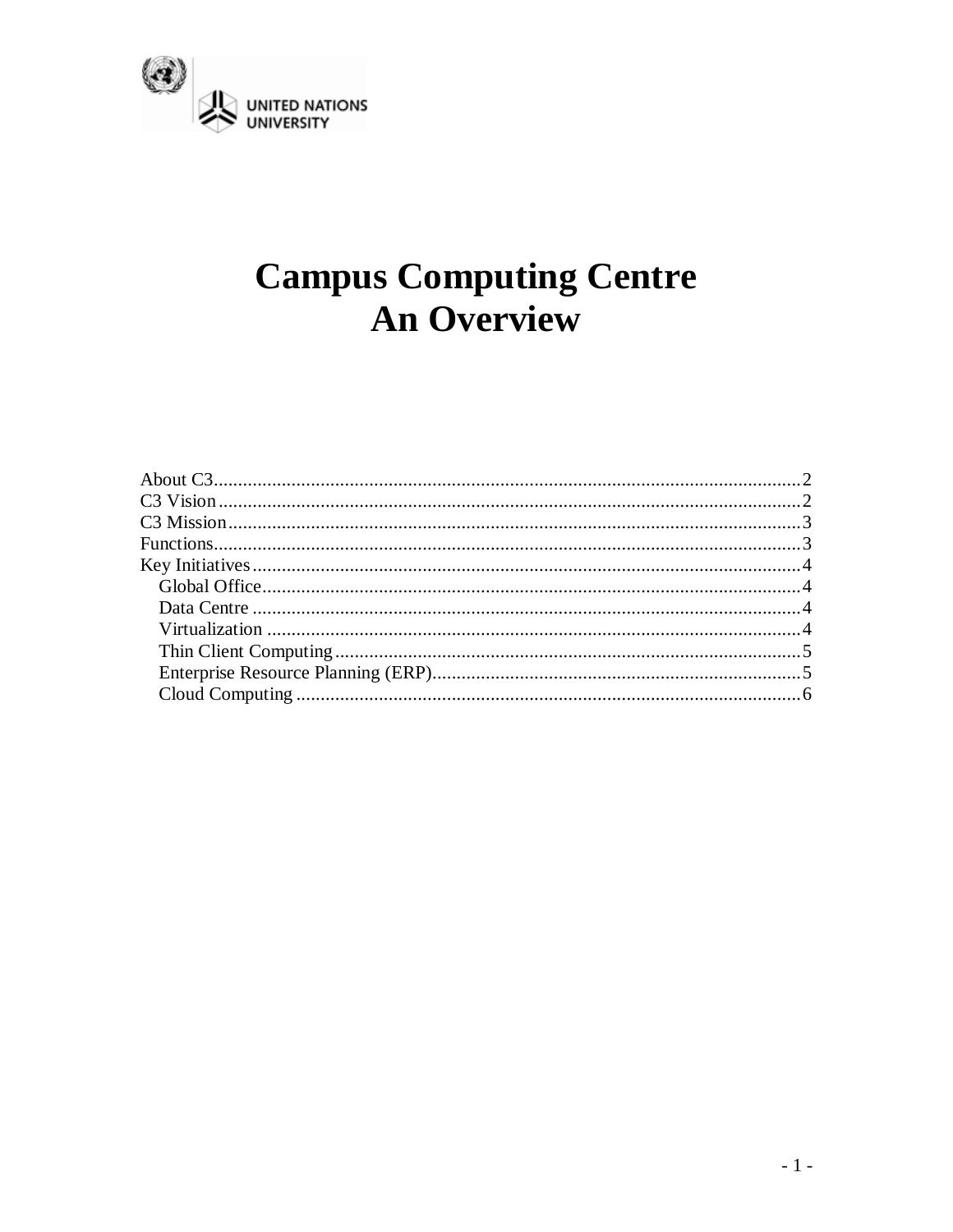

# <span id="page-1-0"></span>**About C3**

The [Campus Computing Centre](http://www.c3.unu.edu/) is an innovative and client-focused department, responsible for the management of the university's ICT infrastructure and provides services and applications to support the academic and business needs.

<span id="page-1-1"></span>

# **C3 Vision**

Our vision is that ICT should permeate everything we seek to do at UNU as an essential and invisible tool that is always available and seamlessly integrated into our activities - to address the global pressing problems of our time.

To realize our vision our work focuses on the following strategic themes:

- [Global Office:](http://www.c3.unu.edu/d57/globalofficevision.pdf) Develop and promote a user-friendly and uniform user-centric computing environment across the university;
- Global Team: Strengthen the overall ICT capacity by aggregating the individual ICT units into a 24/7 global team;
- Innovation: Adapt and transform new concepts and technologies; generate and incubate our own breakthrough ideas that will lead to new services and position ourselves as the ICT powerhouse for the university;
- Communication: Raise awareness of the ICT services and their benefits, and engage users in the design and development of new services;
- Partnership Building: Promote collaborative excellence by working with other departments throughout the university to ensure that the users can take full advantage of the most adequate and effective ICT tools needed for their work;
- Knowledge Creation and Diffusion: Foster a knowledge intensive environment for harnessing and leveraging our intellectual assets and competence throughout the knowledge evolution cycle to enable ICT led transformation within UNU and outside UNU, and increase UNU's sustainable competitive advantage.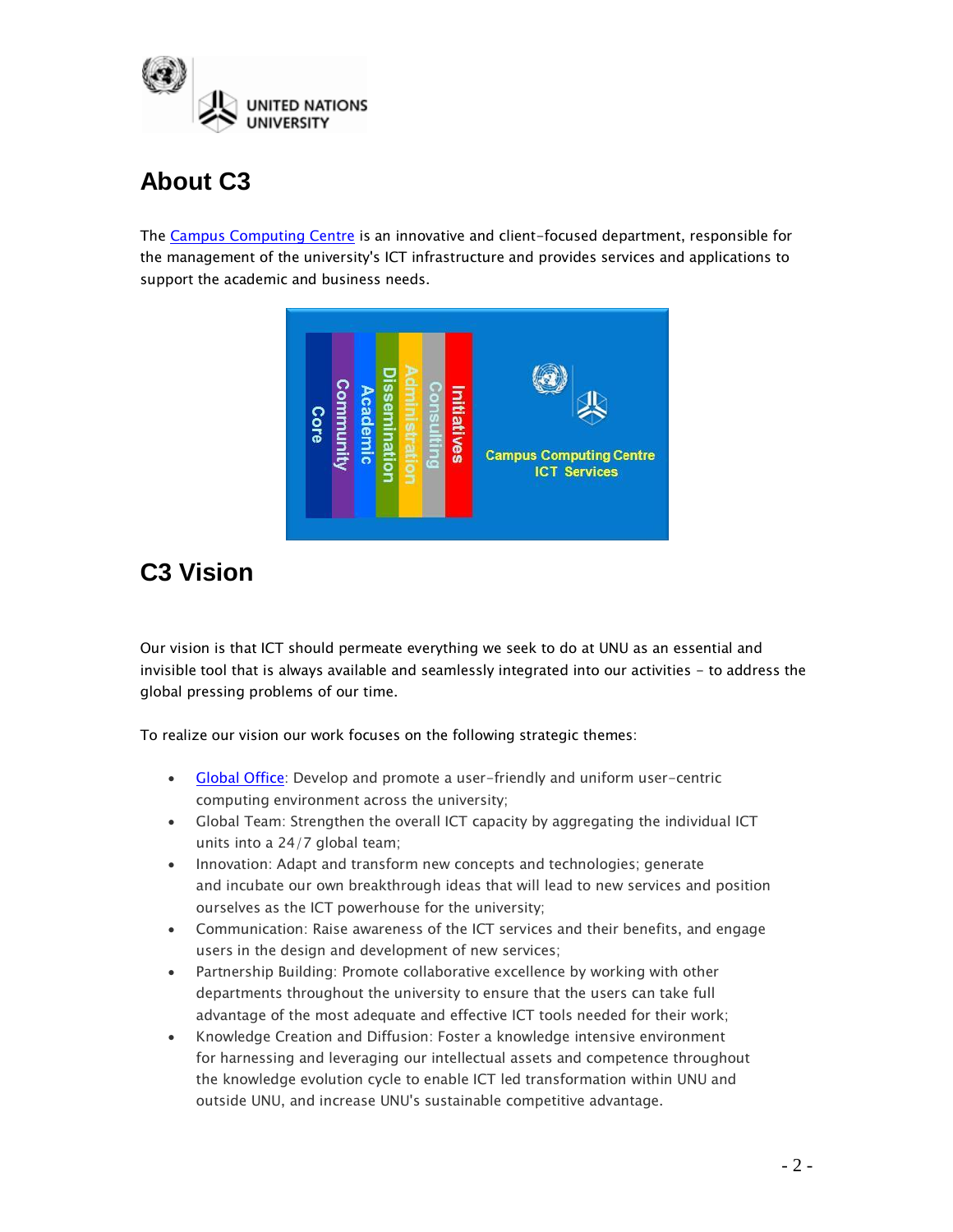

# <span id="page-2-0"></span>**C3 Mission**

The Campus Computing Centre (C3) serves as a change agent for leveraging innovative and effective information resources and technology to enable and advance the vision, mission and strategic directions of the university.

We are committed to serving the needs of the university community and ensuring that the users can make the maximum and appropriate use of the computing environment in their diverse range of activities, including teaching, research, outreach and support.

Our work is guided by the following principles:

- Commitment to excellence in service to the university
- Commitment to a highly ethical and an accountable culture in C3
- Commitment to building strong collaborative ties with other departments of the university
- Commitment to innovate and contribute to the advancement of ICT
- Commitment to responsible management of the ICT resources and budget
- Commitment to knowledge sharing and staff career development

### <span id="page-2-1"></span>**Functions**

The Campus Computing Centre (C3) oversees the conceptualization and development of the ICT strategic plan, provides overall management and operational support of the information infrastructure, and contributes to the advancement of ICT in support of the strategic directions of the university.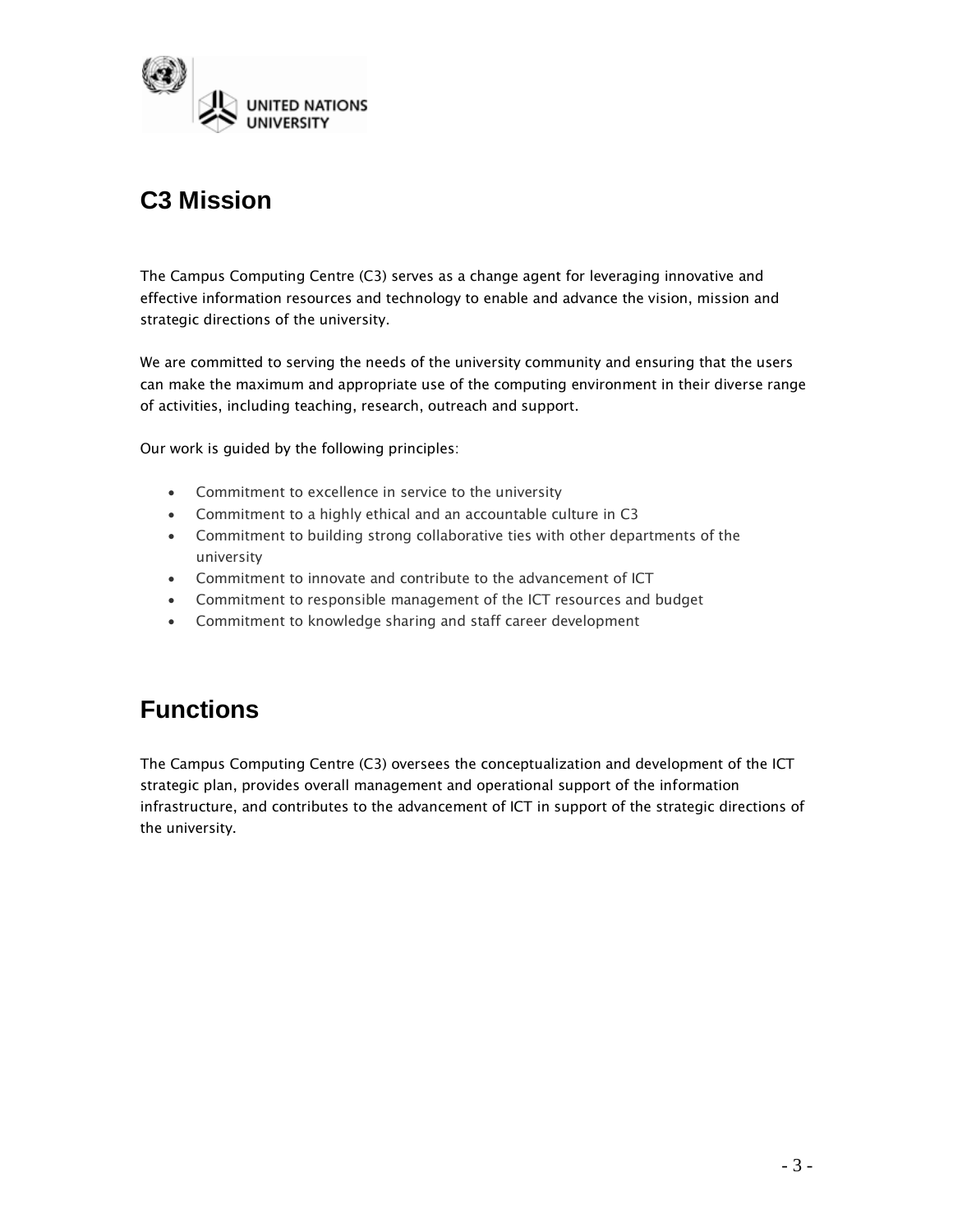

# <span id="page-3-0"></span>**Key Initiatives**

#### <span id="page-3-1"></span>*Global Office*

The Internet revolution is fueling transformative changes in all strata of society at an unprecedented pace. The traditional brick and mortar model of computing is being succeeded by a model that is increasingly supported by the view that the Internet is the computer where computing occurs outside the organization.

The university needs an institutional strategy to harness the connective power of the superhighway that will allow the Headquarters and its geographically dispersed offices to deliver as one. Standardization and harmonization of business processes and technical systems is an important step toward a consistent computing platform and interface across UNU.

#### <span id="page-3-2"></span>*Data Centre*

The continued expansion of United Nations University and the Global Office Initiative depend critically on the performance and availability of our data centre.

The lifeline services, such as the core messaging and business applications, and the network fabric and information infrastructure through which the digital content is pushed and pulled is complex, but most invisible when it is working. In order to sustain the digital transformation, it must be continually improved to meet new demands and keep pace with new technologies.

The Internet has spawned a new wave where shared applications can reside outside the enterprise network. The traffic moving across WANs and the level of dependency on data centre continue to rise. Hence, it is vital that the critical layers of the network fabric of our data centre, from routers to firewalls to switches are fault-tolerant and fast.

#### <span id="page-3-3"></span>*Virtualization*

Advances in virtualization are blurring the line between software and hardware much like the

Web. N revolution that is trying to bring the entire desktop experience to the cloud and beyond. This approaching perfect illusion is at the heart of this enabling technology. The technology is still evolving and we expect to see virtualization to extend to many pivotal areas of the ICT infrastructure (network, server, storage, system, etc).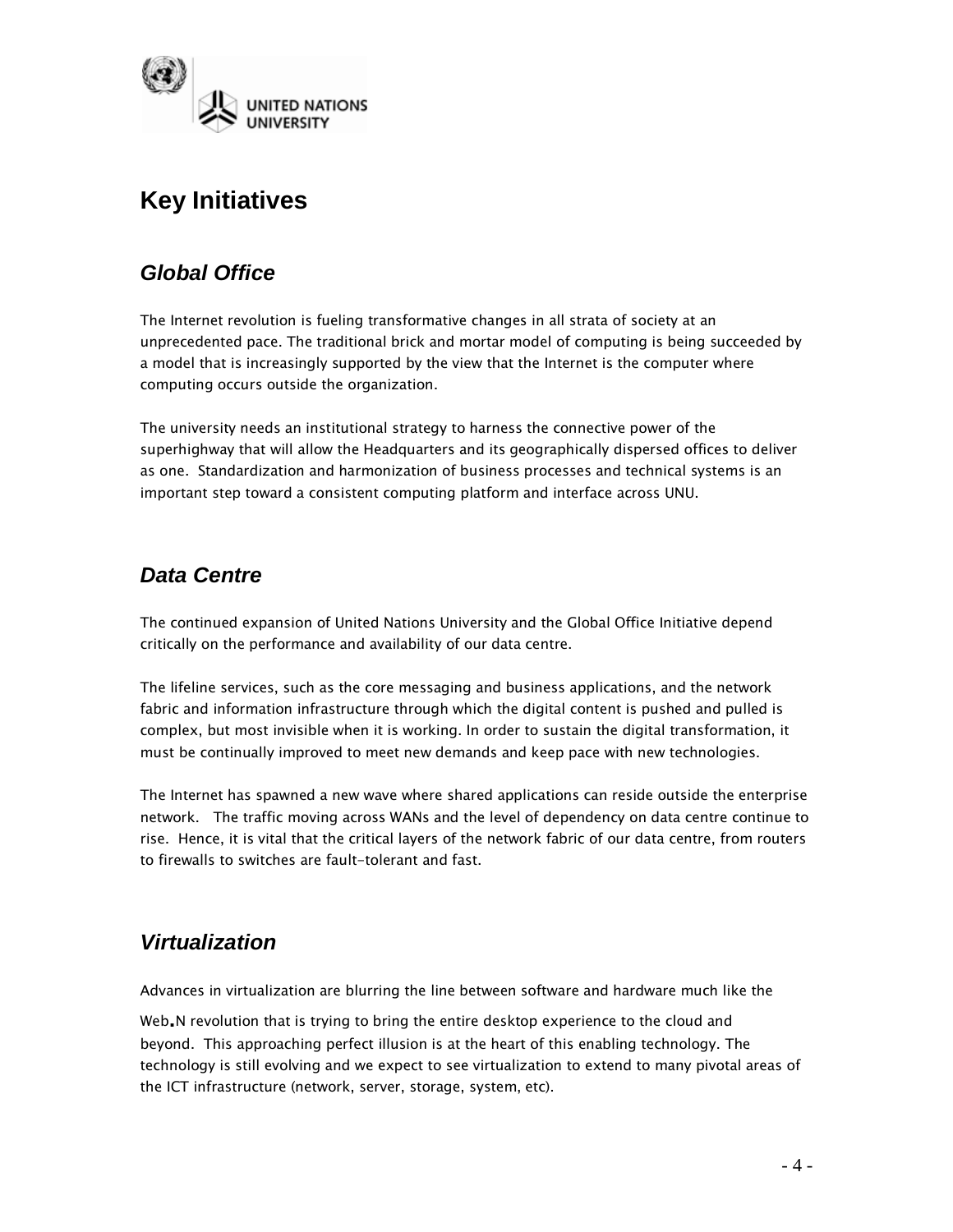

The fact that software is more flexible and (trans)portable than hardware, virtualization takes the design and management of the data centre to the next level. For example, we can run multiple virtual machines on a single physical server and dynamically provision resources to the virtual machines as application requirements change. It is also possible to move virtual machines and applications across servers based on network and workload conditions without any noticeable downtime to the end users.

Not only does virtualization help us utilize hardware more efficiently, it is also a great approach to reduce the power requirements of our data centre; simplify deployment and management; achieve high availability and business continuity and minimize downtime. Beyond the common uses, we are also looking at new ways to reap the benefits of virtualization in the context of the Global Office Initiative.

#### <span id="page-4-0"></span>*Thin Client Computing*

Thin clients are fanless appliances with no hard drive. All features typically found on the desktop PC, including applications, sensitive data, memory, etc., are stored back in the data centre. The proposed move to thin clients will drastically cut deployment costs in comparison to a traditional PC environment. Couple this with 'Green ICT' benefits (it is well documented that thin clients use anywhere from 8-10 watts of power compared to the 100-150 watts of a typical PC) and it is easy to see why we are eager to adopt this technology.

With ICT services and resources being server based, there is great potential for your PC environment to follow you to whichever UNU office location you visit. We are very excited about the recent and ongoing developments in this area of computing. In our first proper test of this model, we will be provisioning the International Courses 2010 using thin client computing technology. We hope to document this experience in the knowledge sharing section of our site early next year.

#### <span id="page-4-1"></span>*Enterprise Resource Planning (ERP)*

An ERP system being used by 5 UN agencies (UNDP, UNFPA, UNOPS and UNIFEM) was adopted by UNU and went live in the early part of 2009. It is expensive to customize an ERP system and in the case when the platform is shared like ours, extensive coordination and negotiation efforts are required to reach consensus on changes.

Recognizing that it is not always possible to tailor the system to meet our changing business requirements, our focus gravitates toward extending the ERP system by creating external applications that have direct access to the data warehouse.